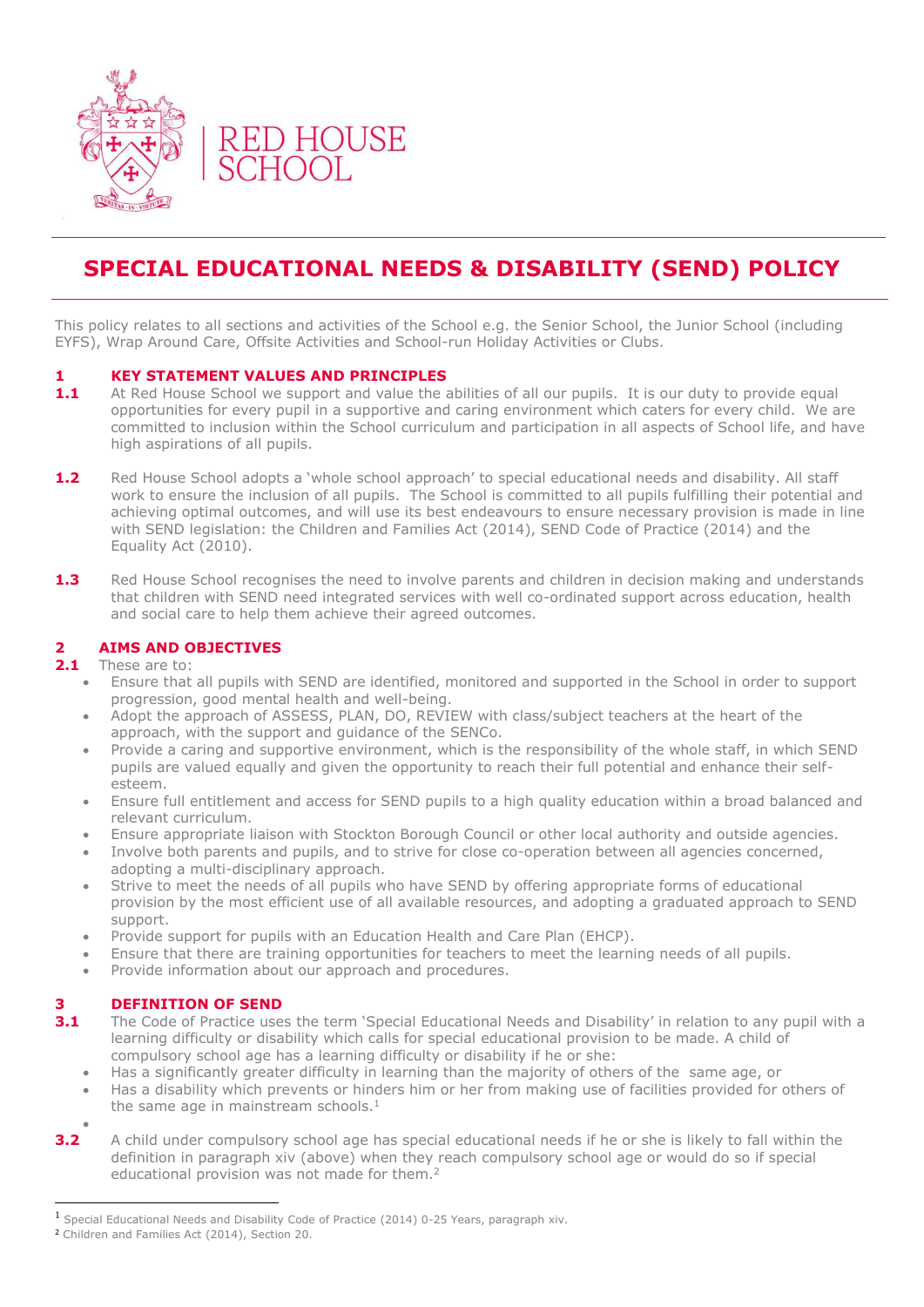- **3.3** For children aged two or more special educational provision is educational provision that is additional to or different from that made generally for other children of the same age by mainstream schools, maintained nursery schools or by relevant early years providers. Red House School adopts this same definition.
- **3.4** SEND is concerned with four Primary Areas:
	- Communication and Interaction
	- Cognition and Learning
	- Social, Emotional and Mental Health Difficulties
	- Sensory and/or Physical Development
- **3.5** A pupil must not be regarded as having a learning difficulty solely because the language of the home is different from the language in which he or she is, or will be taught (see English as an Additional Language Policy).

## **4 WHOLE SCHOOL RESPONSIBILITY/EVERY CHILD MATTERS**

- **4.1** Provision for pupils with special educational needs is a matter for the School as a whole. All teachers are teachers of pupils with special educational needs. All teachers are committed to high quality teaching.
- **4.2** The School recognises the need for all staff to be aware of the procedures used to identify, assess and provide for pupils with SEND, for all teaching staff to recognise their responsibility in the education of pupils with SEND, and the importance of maintaining high expectations for all children.

## **4.3 Every Child Matters**

- **4.3.1** Red House is mindful of Every Child Matters and it is essential that pupils *Enjoy and Achieve.* Staff work hard to remove barriers to learning so that pupils reach their potential and feel positive and happy about all aspects of school life. SEND pupils are encouraged to be involved in School activities so that they are Making a Positive Contribution.
- **4.3.2** SEND matters are managed so that Be Healthy is addressed. Pupils' self-esteem is maintained or increased, in order to ensure that pupils' mental health is not affected detrimentally by any learning difficulties.
- **4.3.3** Pupils are encouraged to aim high at Red House and beyond. SEND should not be a barrier to achievement. We expect that pupils will Achieve Economic Well-Being and will pursue rewarding careers.

## **5 RESPONSIBLE PERSONS**

- **5.1** The 'responsible person' for SEND is the Head, who will receive information from the Local Authority regarding the SEND of pupils within the School.
- **5.2** The person coordinating the day to day provision of education for pupils with SEND is the SENCo: Mrs Eileen Auty.
- **5.3** Mr Ian Barnbrook–McKay, Junior School SEND Lead, oversees the day to day running of the School's SEND policy in the Junior School; he liaises and meets regularly with the SENCo.
- **5.4** The SENCo works with the Head of the Junior School meeting with him on a regular basis to discuss SEND matters. All key workers in the EYFS have the responsibility for the teaching of pupils with SEND.
- **5.5** The responsibility of meeting the SEND needs of pupils rests with the Head, SENCo and all teachers. All teaching staff are committed to high quality teaching.

## **6 THE ROLE OF THE SENCO - JOB DESCRIPTION**

- Overseeing the day to day operation of the School's SEND Policy.
- Monitoring and reviewing SEND policy on an annual basis.
- Coordinating provision for pupils with SEND.
- Liaising with and advising colleagues.
- Overseeing the records of pupils with SEND.
- Working with pupils on a 1 to 1 basis or small group support if deemed appropriate.
- Contributing to any written reports, information for children's files.
- Liaising with parents of pupils with SEND.
- Contributing to the Junior School meetings, Senior School briefings and Academic meetings as well as the in-service training of staff.
- Liaising with external agencies.

 $\overline{a}$ 

- Liaising with the specialist dyslexia teacher.
- Support for GCSE English classes.
- Teaching literacy lessons for those not taking a second MFL.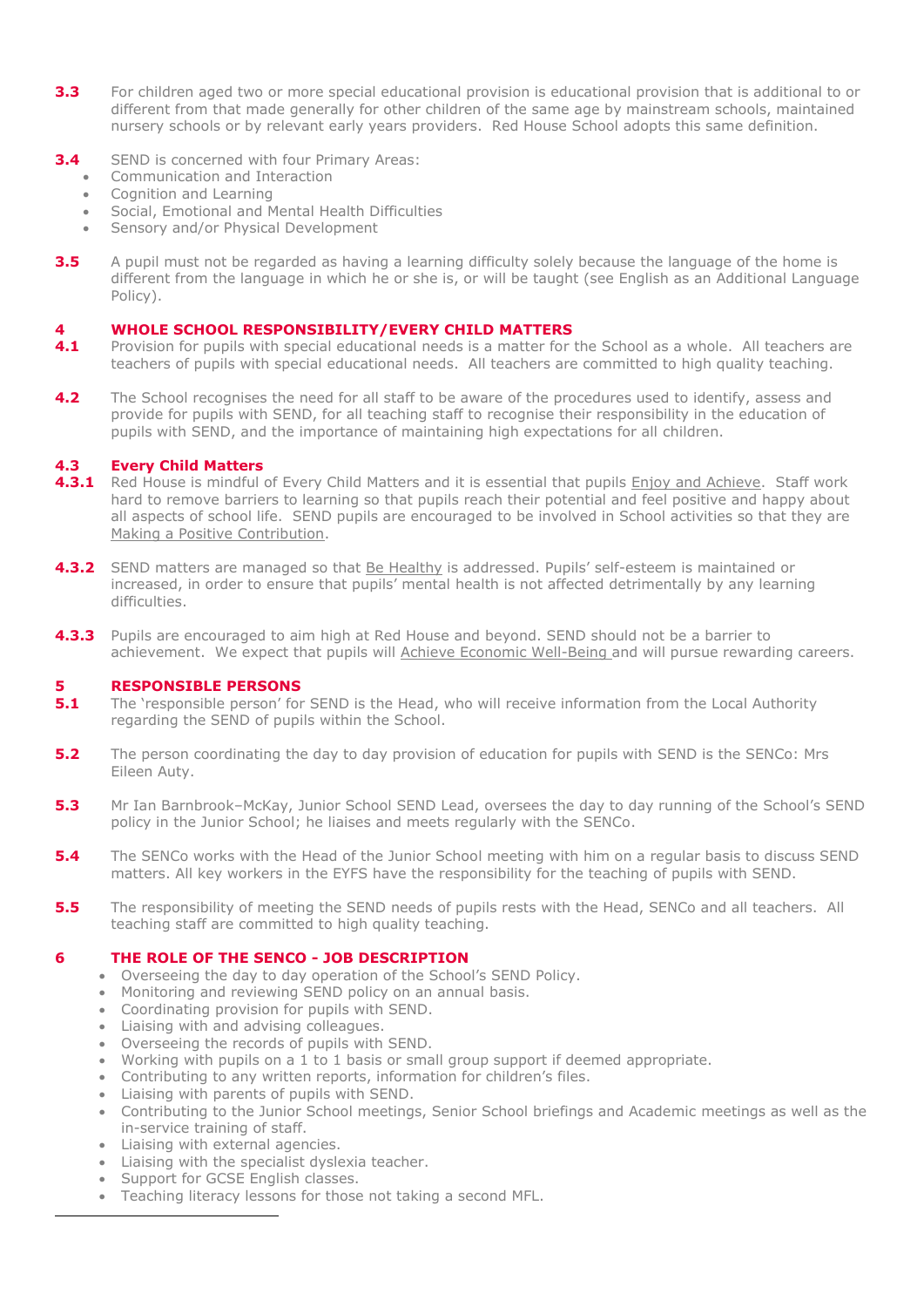- Study support for those not studying MFL
- Meeting termly with Assistant Head (Academic), Deputy Head (Head of the Senior School), Head of Years (6-8 and 9-11), and Form Teachers to review reports for Years 7-11.
- Meeting weekly with the Assistant Head (Academic) to discuss relevant matters.
- Regular meetings with the Head of the Junior School.

# **7 ADMISSION ARRANGEMENTS**<br>**7.1** It must be recognised that at all

It must be recognised that at all times Red House policy must be in line with legal requirements. The law requires that children must not be disadvantaged in seeking entry to Red House as a result of any SEND. Red House School shows due regard to the Equality Act 2010 and is aware of reasonable Adjustment Duties. Further information can be found within our Admissions policy.

## **7.1.1 EYFS**

- All children are welcome and are in no way discriminated against.
- As much information as possible is gathered by talking to parents and by staff observing and recording any relevant details when admission is sought.
- Staff ratios/facilities may affect the School's ability to offer suitable provision for certain children and individual cases are discussed between parents, staff and outside agencies if appropriate.

# **7.1.2 Years 1 to 11**

- The School tests pupils to ascertain whether they will find difficulty in coping with the curriculum.
- We aim to provide what is in a pupil's best interests, and therefore would not knowingly accept a child for whom we could not at present adequately provide.
- The School does not advertise that it offers particular educational provision for children with SEND.
- The School will use best endeavours to assess, identify and support as far as possible within the limits of the resources available, and will make reasonable adjustment where appropriate.
- Access Arrangements are in place for pupils with SEND seeking a place at Red House School. (please refer to the School's Examinations Policy)

# **8 SEND RESOURCES**

8.1 The SENCo manages a budget each year and decides on appropriate and necessary resources. Individual departments may also budget for SEND resources related to specific subjects.

# **9 ACCESS TO THE CURRICULUM**

**9.1** The School recognises that everyone has a right to access the curriculum. Teachers liaise with the SENCo and are responsible for setting pupil targets and ensuring that learning is differentiated. They use a variety of teaching styles and strategies. Staff will ensure that pupils with SEND engage in the activities of the School alongside those who do not have SEND.

# **9.3 EYFS**

- **9.3.1** A range of differentiated resources to promote learning, both indoors and outdoors, linked to the areas of the Early Learning Goals are provided:
	- Inclusive play activities will be offered inside and outside.
	- Physical changes within the setting will be discussed/arranged if necessary.
	- Differentiated play equipment/learning activities /resources will be offered if necessary.

## **9.4 Assistive Technology**

- The SEND Code of Practice emphasises the need for pupils to have access to ICT as a means of meeting their needs.
- Red House School is expanding the use of assistive technology through the use of ChromeBooks and ICT programmes.
- The School ensures access to different digital formats for SEND pupils if needed.
- Red House School is committed to developing the use of assistive technology. Three Exam Reader pens are also now available for pupils to use in place of a reader if appropriate.
- The SENCo meets regularly with the Examination Officer and the Specialist Teacher to discuss Access Arrangements in school examinations and GCSEs.

## **9.5 Pupils with statements of SEND/EHCP**

- At the present time, LEAs are responsible for maintaining the needs of pupils who have already been granted an EHCP. In terms of any pupils with or seeking entry with an EHCP, any decisions as to the pupils' education and particular needs will be realistically discussed with all concerned; decisions will be made with the needs of the pupils remaining paramount.
- Red House School will provide support for pupils with an EHCP if the School is deemed to be appropriate for the child's needs.
- If a child is admitted to the School with an EHCP, the Head, the SENCo and all staff will work to manage the EHCP in accordance with the SEND Code of Practice 2014. Pupils will be carefully monitored and reviews held as appropriate. Staff will liaise with outside agencies and will manage any transition to other educational settings.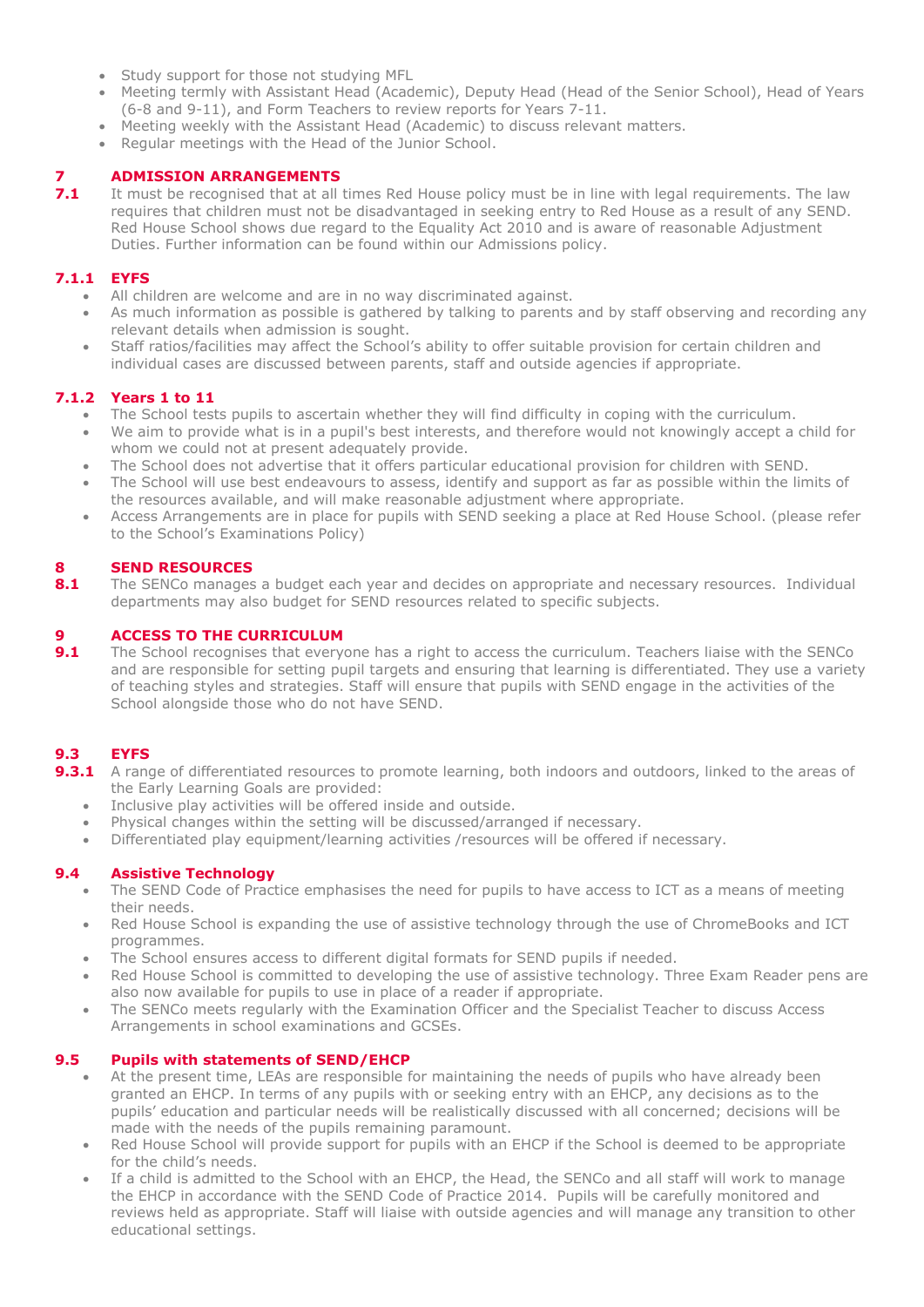- The School has links with Stockton Borough Council and can contact the Early Years and Complex Needs Team at 4th Floor, Queensway House, West Precinct, Billingham, TS23 2YQ for advice. Tel: 01642 528 739.
- The Local Offer for Stockton LEA can be accessed at: [www.stockton.gov.uk](http://www.stockton.gov.uk/) special educational needs.

## **10 IDENTIFICATION AND ASSESSMENT OF CHILDREN WITH SEND**

- 10.1 The School's assessment procedures provide data that is used to identify pupils with SEND. Pupils' progress is carefully monitored by teaching staff and regular meetings and moderation provide valuable information; screening undertaken by the SENCo and the specialist dyslexia teacher takes place during Year 4, after the first term in Year 7 and also in Year 9. Further assessments may take place if concerns are expressed about a pupil in Key Stage 4.
- **10.2** We have regard for the SEND Code of Practice 2014 for the identification and assessment of SEND recognising the importance of early identification, and adopt a graduated approach to SEND Support. Progress is regularly reviewed, and assessments and moderation procedures ensure the tracking of progress. Our graduated approach is designed to ensure support is focused on individual need and personal outcome rather than classifications. Class teachers are responsible and accountable for the progress and development of pupils in their class. High quality, personalised differentiated teaching is the first step in responding to pupils who may have SEND.

## **10.3 Year 4 Screening Tests Used**

| Potential  | WRAT Expanded - Non Verbal Reasoning.                                                                                                         |  |
|------------|-----------------------------------------------------------------------------------------------------------------------------------------------|--|
| Attainment | <b>WRAT Expanded Reading Comprehension</b><br>Single Word Spelling Test<br><b>Hedderly Sentence Completion</b>                                |  |
| Diagnostic | Symbol Digit Modalities Test<br><b>TOWRE Word Reading Efficiency</b><br><b>TOWRE Phonemic Decoding Efficiency</b><br>CTOPP Raid object naming |  |

- **10.3.1** A short written report is produced on each child, with also a graph showing results. The SENCo meets with Year 4 teachers to discuss the results. If there is any indication of a specific learning difficulty, parents are informed and a further diagnostic assessment may be sought. Relevant information is made available to Year 5 teachers in an end of term meeting so that access arrangements will be provided and/or pupils specifically monitored.
- **10.3.2** We have regard for the SEND Code of Practice 2014 for the identification and assessment of SEND recognising the importance of early identification, and adopt a graduated approach to SEND Support. Progress is regularly reviewed, and assessments and moderation procedures ensure the tracking of progress.
- **10.3.3** Our graduated approach is designed to ensure support is focused on individual need and personal outcome rather than classifications. Class teachers are responsible and accountable for the progress and development of pupils in their class. High quality, personalised differentiated teaching is the first step in responding to pupils who may have SEND.
- **10.3.4** During the first term of the academic year, Year 7 pupils are screened to gain important data to inform GCSE Access Arrangements. If screening suggests that there may be a specific learning difficulty/grounds for Access Arrangements, the SENCo will meet with the parents and pupil to discuss ways forward including Access Arrangements and/or a full specialist teacher assessment. Results of screening are shared with staff at the academic meeting and staff monitor pupils carefully in the light of this information as well as ensuring access arrangements are followed in subject assessments/examinations.

## **10.4 Year 7 Screening Tests Used**

| Potential  | WRAT Expanded - Non Verbal Reasoning                                                                                                                                                    |
|------------|-----------------------------------------------------------------------------------------------------------------------------------------------------------------------------------------|
| Attainment | <b>WRAT Expanded Reading Comprehension</b><br>Spelling Test (WRAT 4)                                                                                                                    |
| Diagnostic | Free Writing (DASH Writing Assessment)<br>Symbol Digit Modalities Test<br><b>TOWRE Word Reading Efficiency</b><br><b>TOWRE Phonemic Decoding Efficiency</b><br>CTOPP Raid object naming |

**10.5** Screening updates take place in Year 9 to ensure Access Arrangements for GCSEs are in place. Any pupils joining during Key Stage 3 will receive screening. Year 9 screening will also assess working memory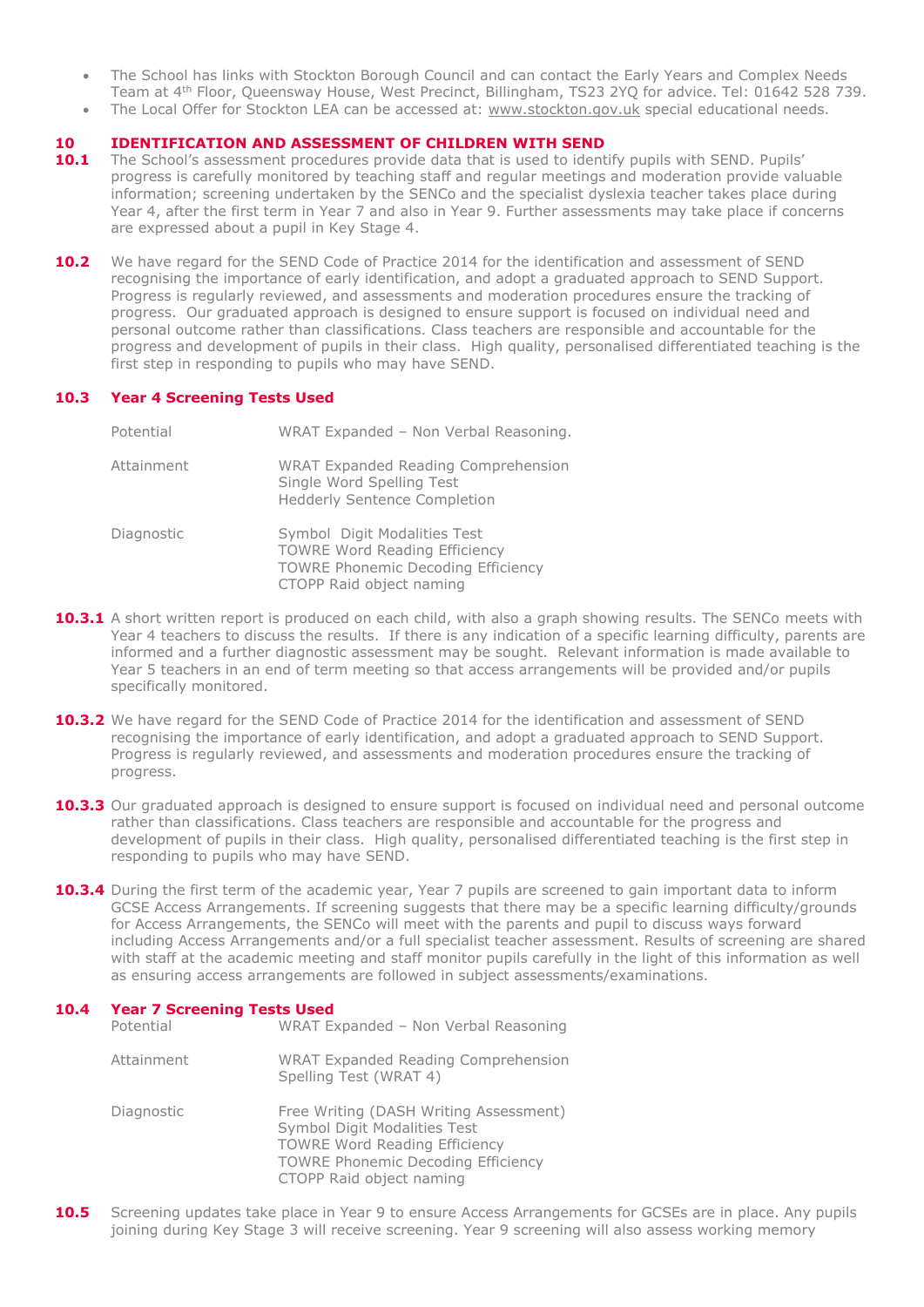(TOMAL-2).

# **11 GRADUATED RESPONSE TO SEND**

# **11.1 EYFS**

- Every child who enters EYFS has a baseline assessment carried out within the first six weeks. This highlights any areas of concern.
- Initially some children are classified as a cause for concern, as through observation of classroom behaviour it is apparent they may have some issues with a particular aspect of their development. If a child does raise some concern the EYFS coordinator informs the Head of the Junior School, parents and the SENCo.
- An Action Plan is put in place and evidence gathered.
- Staff continue to monitor pupil progress for an agreed time differentiating where appropriate. An ASSESS, PLAN, DO, REVIEW approach is adopted. Parents are informed of strategies which may include individual or small group intervention. At the end of this period progress is reviewed and either the child is no longer causing concern or parents and the SENCo are consulted before a referral to the Stockton Borough Council Early Years Adviser is made.
- When a concern is expressed by a member of staff, for example when a child is not making expected progress within the Foundation Stage, all known information on a child is collected and any new additional information is sought from parents. ASSESS, PLAN, DO, REVIEW approach is adopted with the EYFS coordinator ensuring the Head of the Junior School, parents and the SENCo are consulted.
- It may be appropriate for staff to prepare a Support Plan at this stage containing achievable short term SMART targets and/or a play plan. This would be a reviewed on a termly basis. SEND support of one to one or a small group situation may be appropriate and/or additional resources. Advice may be sought from the SENCo or the Specialist Teacher. The child's progress will be reviewed on a regular basis with parents – at least every term when reports are also written.
- If a pupil continues to cause concern and is not making appropriate progress, in conjunction with parents, we will explore the need to involve outside professionals, if this is appropriate. Advice may be sought from the Stockton Borough Council, CAMHS or SALT.
- Pupils will be added to the SEND List if this is appropriate.

# **11.2 Year 1 to Year 11 Overview**

- On entry, information about any known SEND is asked for by the School and appropriate action taken. A pupil may be added to the SEND register if a child has a diagnosed specific learning difficulty/disability that warrants action that is additional to or different from other pupils.
- The graduated response starts with the class teacher using differentiation strategies to meet individual needs.
- The key test of the need for action is evidence that current rates of progress are inadequate. Staff adopt an ASSESS, PLAN, DO, REVIEW to SEND support.
- When a pupil is causing concern, differentiation will take place and targets set. The pupil's work is monitored and teaching staff will review progress on a regular basis. The SENCo will be consulted to advise as regards strategies that could prove helpful. Parents are kept fully informed.
- If progress is not being made, time with the SENCo or one to one/small group sessions with the subject teacher may be appropriate.
- The School's Specialist Teacher may be consulted.
- Pupils are added to the SEND List for SEND Support when this is agreed to be appropriate through discussions with staff, parents, the SENCo.
- If progress is deemed to be appropriate, a pupil will be removed from the SEND List.
- If a specific learning difficulty is suspected, in consultation with parents, an assessment with the Specialist Teacher or an appropriate outside agency may be sought.
- Once assessments have taken place, if a specific learning difficulty is diagnosed appropriate differentiation in class will be provided as necessary by subject teachers. Time with the SENCo may be part of this provision as well as extra time in exams and any appropriate Access Arrangements. Literacy/Numeracy lessons in Key Stage 3 will be considered for these pupils.
- The School facilitates lessons with a Specialist Teacher, who is available for sessions following the Dyslexia Literacy Programme. However parents are under no obligation to take up these lessons.

# **11.3 Junior School Years 1-5 - Graduated Response to SEND Support**

- A teacher expresses concern about a pupil they teach.
- The SENCo will be informed and, if appropriate, staff provide evidence of class work/assessments for the SENCo to look at.
- The Head the Junior School is informed and parents will also be consulted.
- The class teacher will differentiate work and use strategies to help the pupil access the curriculum.
- One to one sessions may be appropriate during assembly time.
- The SENCo will look at information provided by staff and may observe pupils in class offering guidance for ways forward.
- Discussions about strategies will be ongoing and, if appropriate, the SENCo may see the pupil for an informal assessment. The Head of Junior School will always be consulted and parents will be kept fully informed, meeting with staff on a regular basis.
- If a pupil's progress continues to cause concern after differentiation and SEND support then the SENCo, the class teacher and the Head of the Junior School will meet to discuss the possibility of an assessment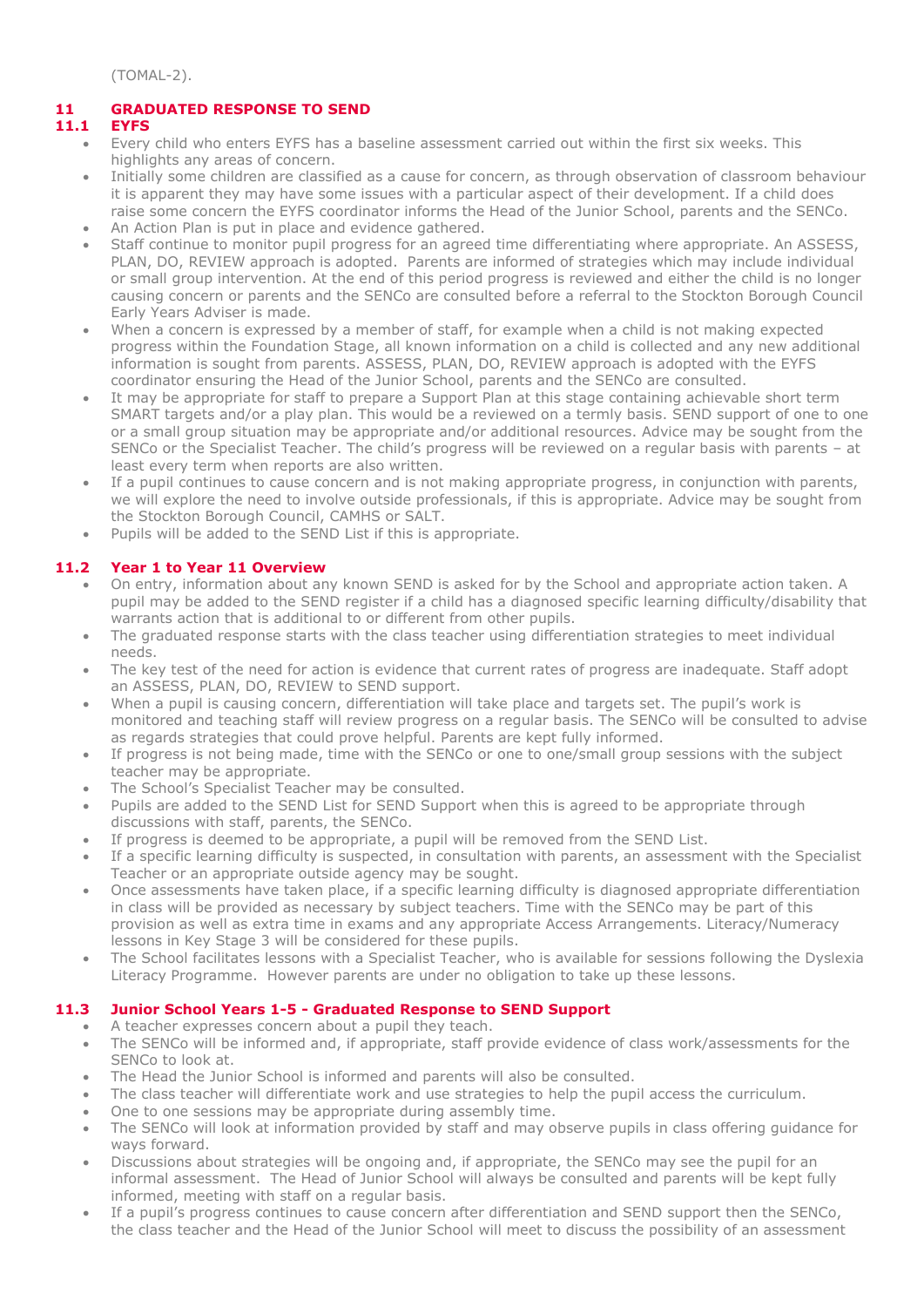with the specialist dyslexia teacher, if appropriate, or an assessment with other outside agencies.

- A meeting with parents, the SENCo and the class teacher will explore the idea of an assessment.
- When an assessment from the Specialist Teacher or another outside agency takes place, parents will be asked to send a copy of the report/assessment into School and a meeting will be arranged so that the SENCo and the class teacher can discuss the findings of the report and ways forward.
- Specialist dyslexia teaching will be offered to pupils in the Junior School identified with a SpLD if it is possible to arrange this when all factors have been taken into consideration, for example the number of children in whole school with SpLD and demands on Mrs Lees' time; the number of children in the Junior School with SpLD and demands on the Junior School timetable.
- The SEND Register will be updated when necessary and certainly every term.
- Opportunity for discussion of SEND matters will be available at the Junior School Monday meeting.
- The Head of Junior School and Head of Early Years will meet with the SENCo on a regular basis to receive updates on SEND matters so that they are fully involved in the process.

# **11.4 Senior School Key Stage 2 Year 6 Graduated response to SEND support**

- When Year 6 pupils transfer to the Senior School site, SEND records are made available to all Year 6 teachers. Junior School teachers and SENCo ensure all relevant information is transferred.
- The SENCo ensures that all teachers are aware of pupils on the SEND Register at the beginning of each term and staff will mark in planners pupils on the SEND Register.
- Attention is drawn to the pupils on the SEND Register when teaching groups change and on every other occasion when the SENCo is aware that the status quo is different.
- Early identification in the Junior & Infant School means that pupils transferring to the Main Site may already be identified as having a specific learning difficulty.
- Pupils who have been identified as in need of close monitoring and those who have received SEND Support in the Junior School are monitored carefully by teachers who liaise closely with the SENCo.
- Screening results at the end of Year 4 provide valuable information for teacher strategies and they may trigger a conversation with parents about possible SEND difficulties leading to further diagnostic assessments.
- Differentiation takes place in the classroom and teaching assistant support may be available.
- Regular Key Stage 2 meetings to review progress and moderate work are held.
- Standardised reading and spelling tests will be carried out to check pupil progress.
- Support sessions with the SENCo may be appropriate to reinforce key skills and/or to help pupils become more proficient with using assistive technology.
- Withdrawal support can be arranged in School with our specialist dyslexia teacher. IEPs are written by the specialist support teacher for these withdrawal lessons. Progress reports are issued twice a year. Parents pay the specialist dyslexia teacher direct for such lessons. There is no obligation for parents to take up specialist lessons; School facilitates these sessions providing a teaching room, IT equipment and administrative support.
- Parents are kept fully informed of all concerns and interventions.

# **11.5 Senior School - Graduated Response SEND Support Years 7-11**

- If concern is noted by subject teachers about a pupil's progress 'in-class intervention' takes place through differentiation and the SENCo is consulted to help set targets and suggest helpful strategies. The SENCo may see pupils for one to one sessions if her timetable and commitments allow this. Parents are informed of the School's concern and what is being done to remedy the situation.
- Progress is discussed at least termly between subject staff and the SENCo and assessments/reports/ moderation used to monitor progress.
- Screening results in Year 7 and Year 9 provide valuable information for teacher strategies and they may trigger a conversation with parents about possible SEND difficulties leading to further diagnostic assessments.
- Literacy and numeracy are available in Key Stage 3 where pupils are able to receive support in a small group to reinforce key skills. Teaching Assistant support may be available.
- If a pupil is deemed to be struggling to make progress in one or more subjects during Years 7-9, it may be appropriate if they are studying a second modern foreign language, for them to transfer to literacy/numeracy in order to access support in these subjects.
- It may be appropriate for some SEND pupils to discontinue French during KS3 or as they enter KS4. They will access support instead of studying a Modern Foreign Language.
- If it is felt that a pupil is struggling to make progress, is having difficulty completing assessment/ examinations in the required time or the pupil is well behind the standard expected for the pupil's chronological age, parents may be advised and encouraged to obtain a report from a specialist teacher or educational psychologist to ascertain whether there is a specific learning difficulty. The Specialist Teacher is able to carry out assessments in school or parents may choose to use an educational psychologist through the Dyslexia Institute, CAMHS or their LEA.
- If appropriate, an Independent Educational Psychologist can be invited into school to assess a child formally and also to take into account his/her relationship with peers and his/her behaviour in the classroom.
- The SENCo, if asked, will help parents with any referral, by providing a letter giving a full picture of the child's difficulties at school.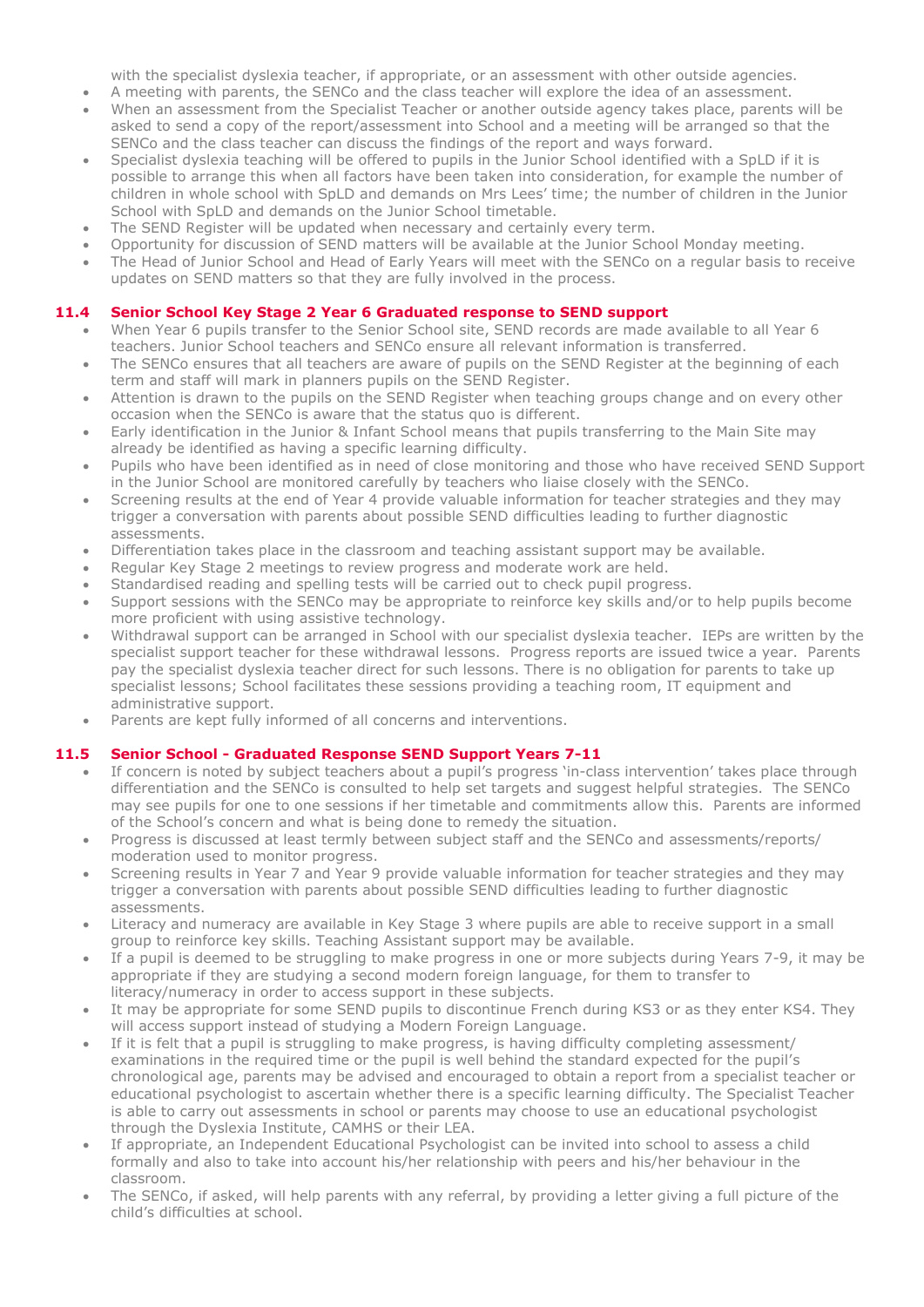- Further diagnostic testing in school, at no cost to parents, may take place to ascertain if Access Arrangements are needed. If parents do wish to pay for a full diagnostic assessment, they are informed that if such an assessment is carried out from Year 9, this assessment would be valid and useful to have, as a pupil moves on to university.
- When a report has been written on a pupil by a specialist teacher/educational psychologist/outside agency, the findings and implications are discussed with parents.
- Withdrawal support can be arranged in school with our specialist dyslexia teacher. IEPs are written by the specialist support teacher for these withdrawal lessons. Progress reports are issued twice a year. Parents pay the specialist dyslexia teacher direct for such lessons. There is no obligation for parents to take up specialist lessons; school facilitates these sessions providing a teaching room, IT equipment and administrative support.
- The specialist teacher is available for consultation sessions with parents and the SENCo is present at these meetings.
- The SENCo liaises closely with the specialist dyslexia teacher, meeting regularly, to discuss pupil progress and access arrangements for examinations.
- Mrs S. Lees is the School's named specialist teacher for JCQ Access Arrangements.
- If the SENCo's timetable allows, pupils may receive extra support. Support may also be offered before school, at lunchtime and after school.
- The SENCo attends all parents' evenings and is available to talk to parents if there are any concerns.
- Staff are vigilant and report to the SENCo if any pupils have difficulties with school examinations/assessments so that further investigation/testing can take place to ascertain if Access Arrangements are needed.
- Progress of pupils receiving SEND support is regularly reviewed and pupils removed from the SEND Register if progress is adequate and there is no longer cause for concern

## **12 RECORD KEEPING**

- **12.1** Whole School assessment and recording procedures are stringently followed.
- **12.2** Reports and assessments are reviewed by staff in the Junior School to track and discuss progress.
- 12.3 The Assistant Head (Academic), SENCo, Deputy Head (Head of the Senior School), Heads of Year (6-8 and 9-11), and Form Tutors meet every term to review reports (Years 7-11) and track progress. These meetings are minuted and information shared.

The Head, The Assistant Head, SENCo and Head of Pastoral Key stage 4 meet to discuss pupils' progress and results after Year 10 Exams and the Year 11 Mocks. Ways forward and interventions are discussed and parents are informed; parents may come into school for further discussions.

- 12.4 Key Stage 2 English moderation meetings take place each term and are attended by the Assistant Head of the Junior School, who is also the Key Stage 2 coordinator, the SENCo and Key Stage 2 form teachers.
- **12.5** When appropriate, the SENCo ensures transfer of documents for Access Arrangements in transition meetings with other schools/colleges.

# **13.1 SELF-ESTEEM**<br>**13.1** Where a pupil **f**

- **13.1** Where a pupil has SEND to any degree, if appropriate, the school tries to find areas where the pupil might achieve to maintain self-esteem.
- **13.2** There is a wide programme of co-curricular activities and, as the SENCo plays a key role in directing drama productions, she is well placed to encourage pupils to be involved on stage and behind the scenes.
- **13.3** An inclusive approach is adopted in all co-curricular activities.

## **14 PARENTS**

- 14.1 Parents have a vital role in the identification of and support for SEND pupils. Every effort is made to work in partnership with parents at every stage. Parents are very welcome to arrange to speak to the SENCo and/or subject/class teachers about any concerns.
- 14.2 Parents will be informed of their child's progress through regular written reports, parents' evenings and termly reviews, if a support plan is in place.

#### **15 ACCESS ARRANGEMENTS**

- **15.1** The SENCo works closely with the Specialist Teacher and the Examinations Officer to ensure the correct Access Arrangements are in place for GCSE pupils and for school assessments.
- **15.2** Pupils can be provided with extra time, readers, assistive technology, scribes, word processors, modified papers, prompters and separate invigilation and rest breaks.
- **15.3** The SENCo ensures dossiers of evidence are in place with key GCSE Access Arrangements information.